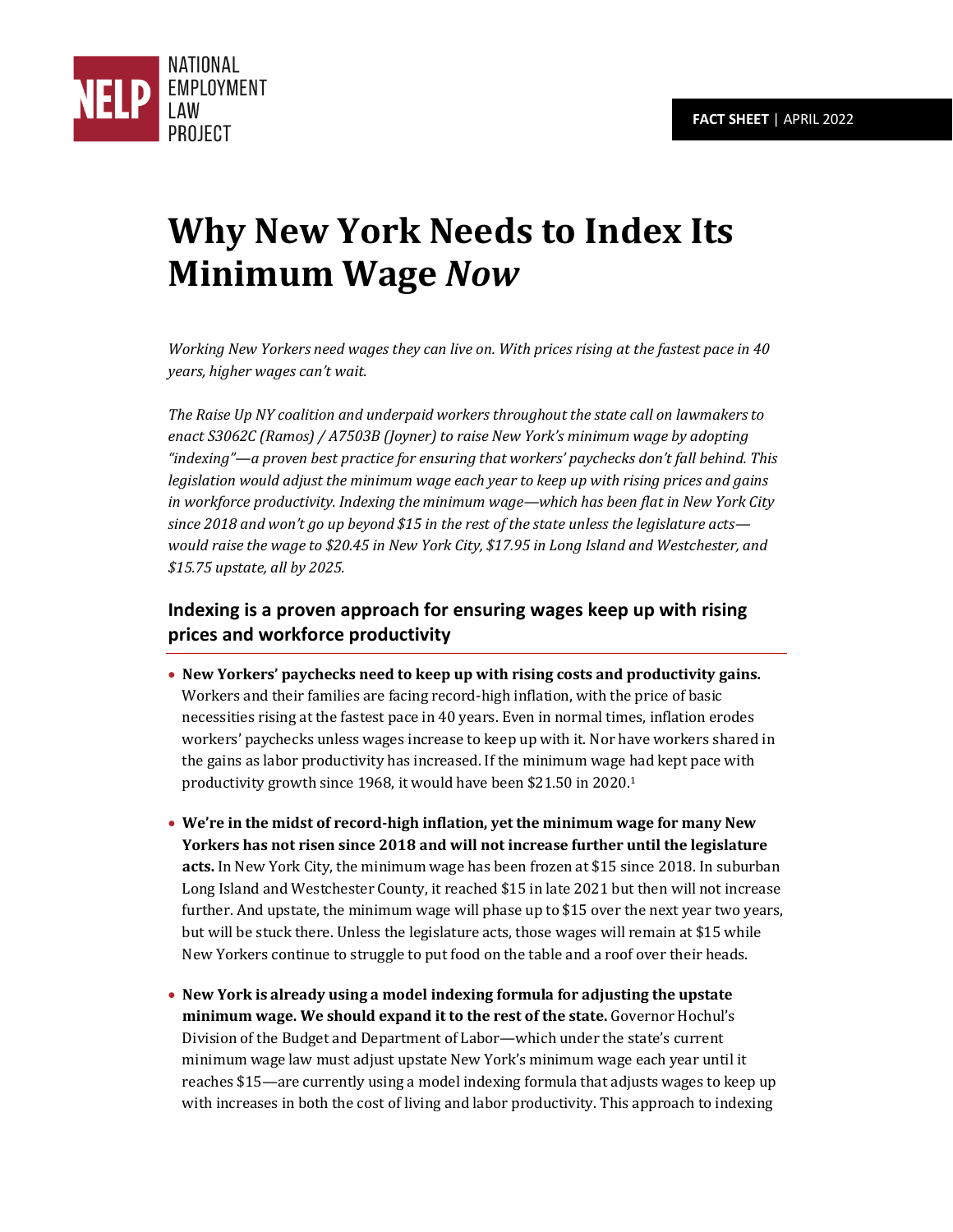ensures not only that workers' paychecks keep up with rising prices, but also that workers share in the benefits of labor productivity gains. In past decades, the minimum wage has lagged behind both. The Division of the Budget and Department of Labor recommended this approach in a thorough report in October 2021, based on which the Hochul administration raised New York's upstate minimum wage from \$12.50 to \$13.20.<sup>2</sup>

- **But New York is not indexing its minimum wage state-wide.** The problem is that under current law, the minimum wage in the suburbs and New York City is not being adjusted each year, and the adjustment for the upstate minimum wage will stop once it reaches \$15, regardless of the increase in the cost of living.
- **Most states that have raised their minimum wages since 2012 have also indexed their wages.** Indexing is a proven tool for ensuring that the purchasing power of workers keeps up year after year. Currently, 18 states and Washington, D.C. index their minimum wages, or will index them once they reach their target rates over the next couple of years.

### **Indexing would restore the value of the minimum wage in New York City, and ensure that in the suburbs and upstate it keeps increasing beyond \$15**

- **The minimum wage is stalled while prices are skyrocketing.** In New York City, the state minimum wage has been flat at \$15 since 2018. If New York City's minimum wage had been adjusted since then using the state's indexing formula for upstate, it would be 16% higher today. In Westchester and Long Island, the wage is now topped out at \$15. And upstate the wage will phase up to \$15 over the next two years, but it won't increase further until the legislature acts. With the highest inflation in a generation, workers across the state need swift action by the legislature to keep them above water.
- **Indexing the minimum wage would help workers across the state keep up with inflation and productivity growth.** Considering the uncertain course of inflation this year, the need for the city minimum wage to make up for lost ground, and the need for increases to be predictable, the proposed legislation would specify the increases for the next three years and then rely on annual indexing starting in 2026. Applying the Division of the Budget and Department of Labor's indexing formula to the minimum wage in New York City going back to 2018, and to the suburbs and upstate starting in 2023, the legislation would increase New York's minimum wage as follows:

| <b>Table 1. New York Minimum Wage Increases</b> |                                                                                                                                                                                                |                |         |  |  |  |  |
|-------------------------------------------------|------------------------------------------------------------------------------------------------------------------------------------------------------------------------------------------------|----------------|---------|--|--|--|--|
|                                                 | New York City                                                                                                                                                                                  | <b>Suburbs</b> | Upstate |  |  |  |  |
| 2023                                            | \$17.00                                                                                                                                                                                        | \$16.00        | \$14.20 |  |  |  |  |
| 2024                                            | \$18.80                                                                                                                                                                                        | \$17.20        | \$15.10 |  |  |  |  |
| 2025                                            | \$20.45                                                                                                                                                                                        | \$17.95        | \$15.75 |  |  |  |  |
| 2026 & future years                             | Annual indexing based on the New York State Division of Budget / Department<br>of Labor formula combining the previous year's change in the Consumer Price<br>Index and workforce productivity |                |         |  |  |  |  |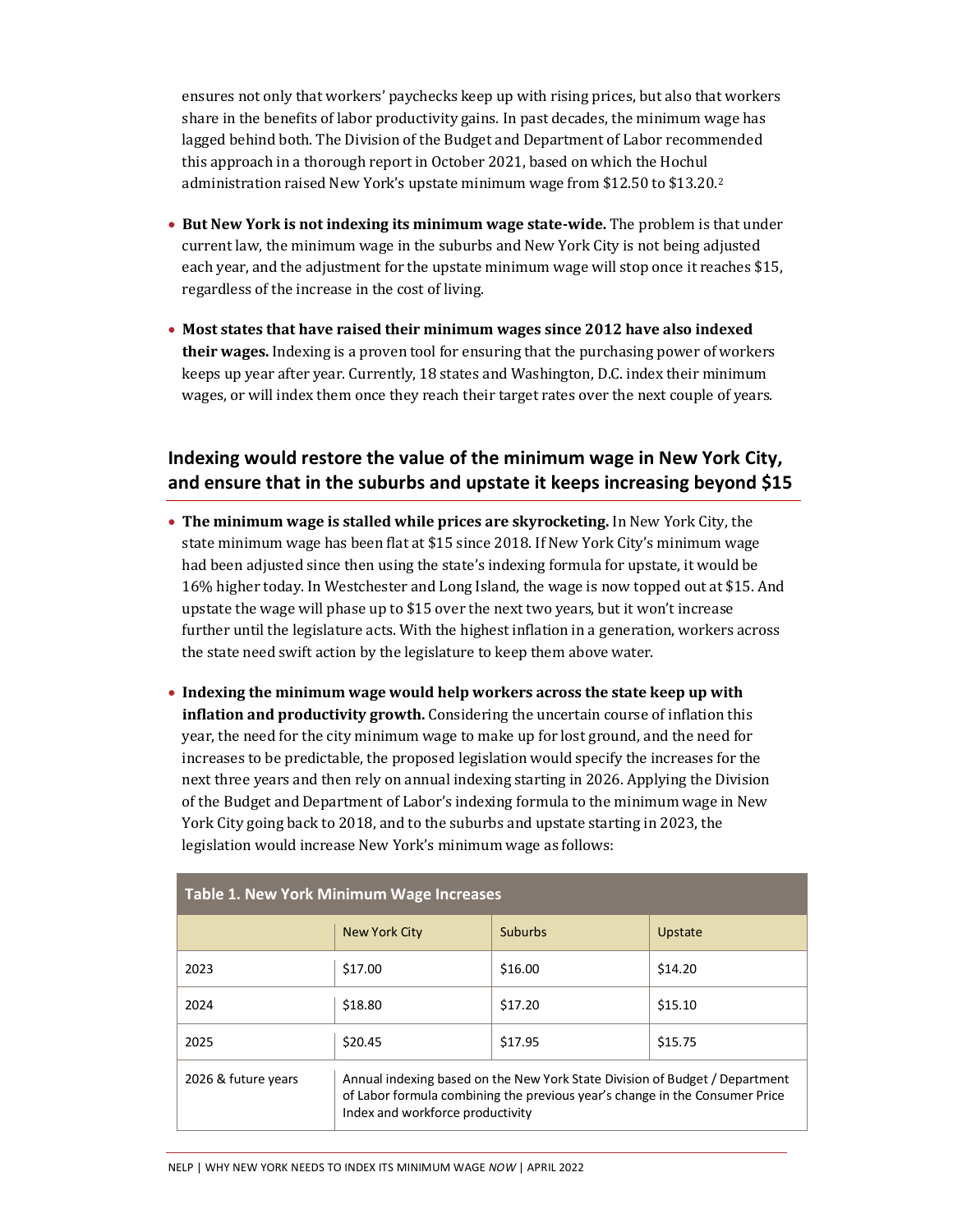The indexing-based wage rates for New York City for 2023, 2024, and 2025 include an additional 75 cent increase each year in order to "catch up" the minimum wage in the city to where it would be if it had been indexed steadily since 2018.

- **Dozens of high-cost cities are already raising their minimum wages above \$15, and many are reaching or exceeding \$17 this year.** Nearly four dozen cities and counties from coast to coast are raising wages to more than \$15 in 2022. And the California cities of Berkeley, Emeryville, Mountain View, San Francisco and Sunnyvale, and the Washington cities of SeaTac and Seattle, are raising wages to approximately \$17.
- **Other states are moving towards raising wages significantly above \$15.** This November, California voters will likely approve raising the state's minimum wage to \$18 by 2026 via a ballot initiative. And in Hawaii, legislation for \$18 by 2026 recently passed the Senate, and is one step closer to becoming law.

## **Indexing New York's minimum wage would deliver raises for over 2 million workers, including 1.4 million workers of color and 1.1 million women**

- Raising New York's minimum wage via indexing would benefit **over 2 million workers across the state** (23% of the workforce), according to estimates by the Economic Policy Institute (Table 2).
- The majority of impacted workers are **women (55%) and workers of color (70%).**
- The overwhelming majority (93%) are **adults over 20 years old**.
- **Full-time workers** also make up a majority (59%) of affected workers.
- **Parents of young children** comprise more than 1 in 4 (27%) of affected workers.
- On average, affected workers would receive **nearly \$2,200 in additional annual earnings.**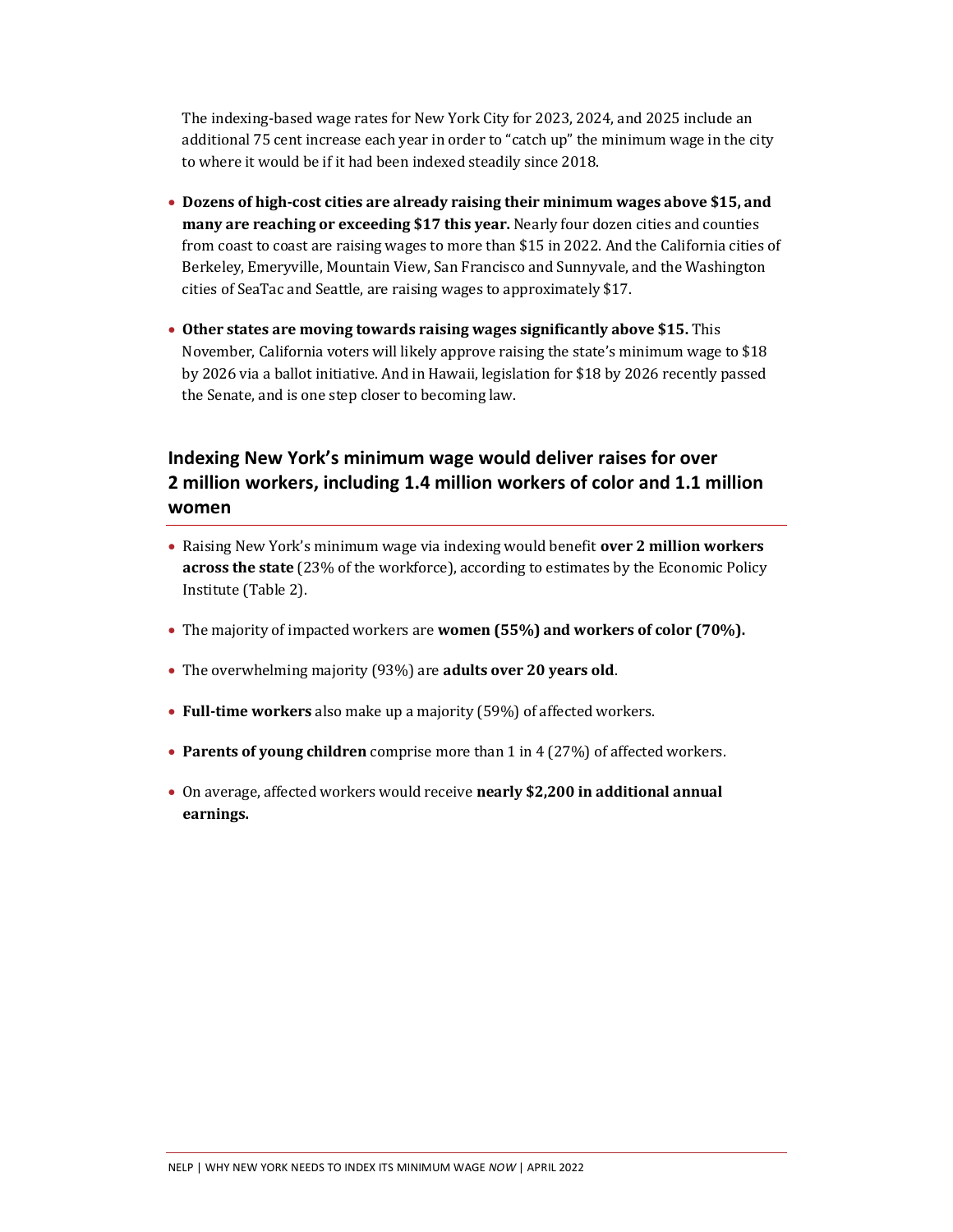| Group                            | <b>Total estimated</b><br>workforce | <b>Total affected</b><br>(directly or indirectly) | Share of <i>group</i><br>affected | Total wage increase<br>(20215) | Per worker wage<br>increase (2021\$) | Share of total<br>affected |
|----------------------------------|-------------------------------------|---------------------------------------------------|-----------------------------------|--------------------------------|--------------------------------------|----------------------------|
| <b>All workers</b>               | 8,872,900                           | 2,033,900                                         | 22.9%                             | \$4,432,566,000                | \$2,200                              | 100%                       |
| Gender                           |                                     |                                                   |                                   |                                |                                      |                            |
| Men                              | 4,505,800                           | 910,600                                           | 20.2%                             | \$2,060,564,000                | \$2,300                              | 44.8%                      |
| Women                            | 4,367,100                           | 1,123,300                                         | 25.7%                             | \$2,372,002,000                | \$2,100                              | 55.2%                      |
| Age                              |                                     |                                                   |                                   |                                |                                      |                            |
| Under 20                         | 227,200                             | 142,200                                           | 62.6%                             | \$229,840,000                  | \$1,600                              | 7.0%                       |
| Age 20 or older                  | 8,645,700                           | 1,891,700                                         | 21.9%                             | \$4,202,726,000                | \$2,200                              | 93.0%                      |
| Age 16 to 24                     | 1,005,200                           | 566,600                                           | 56.4%                             | \$1,156,120,000                | \$2,000                              | 27.9%                      |
| Age 25 to 39                     | 3,127,600                           | 711,500                                           | 22.7%                             | \$1,667,344,000                | \$2,300                              | 35.0%                      |
| Age 40 to 54                     | 2,779,600                           | 440,500                                           | 15.8%                             | \$984,300,000                  | \$2,200                              | 21.7%                      |
| Age 55 or older                  | 1,960,500                           | 315,300                                           | 16.1%                             | \$624,801,000                  | \$2,000                              | 15.5%                      |
| Race or Ethnicity                |                                     |                                                   |                                   |                                |                                      |                            |
| White                            | 4,761,800                           | 612,700                                           | 12.9%                             | \$813,720,000                  | \$1,300                              | 30.1%                      |
| <b>Black or African American</b> | 1,217,500                           | 393,200                                           | 32.3%                             | \$926,367,000                  | \$2,400                              | 19.3%                      |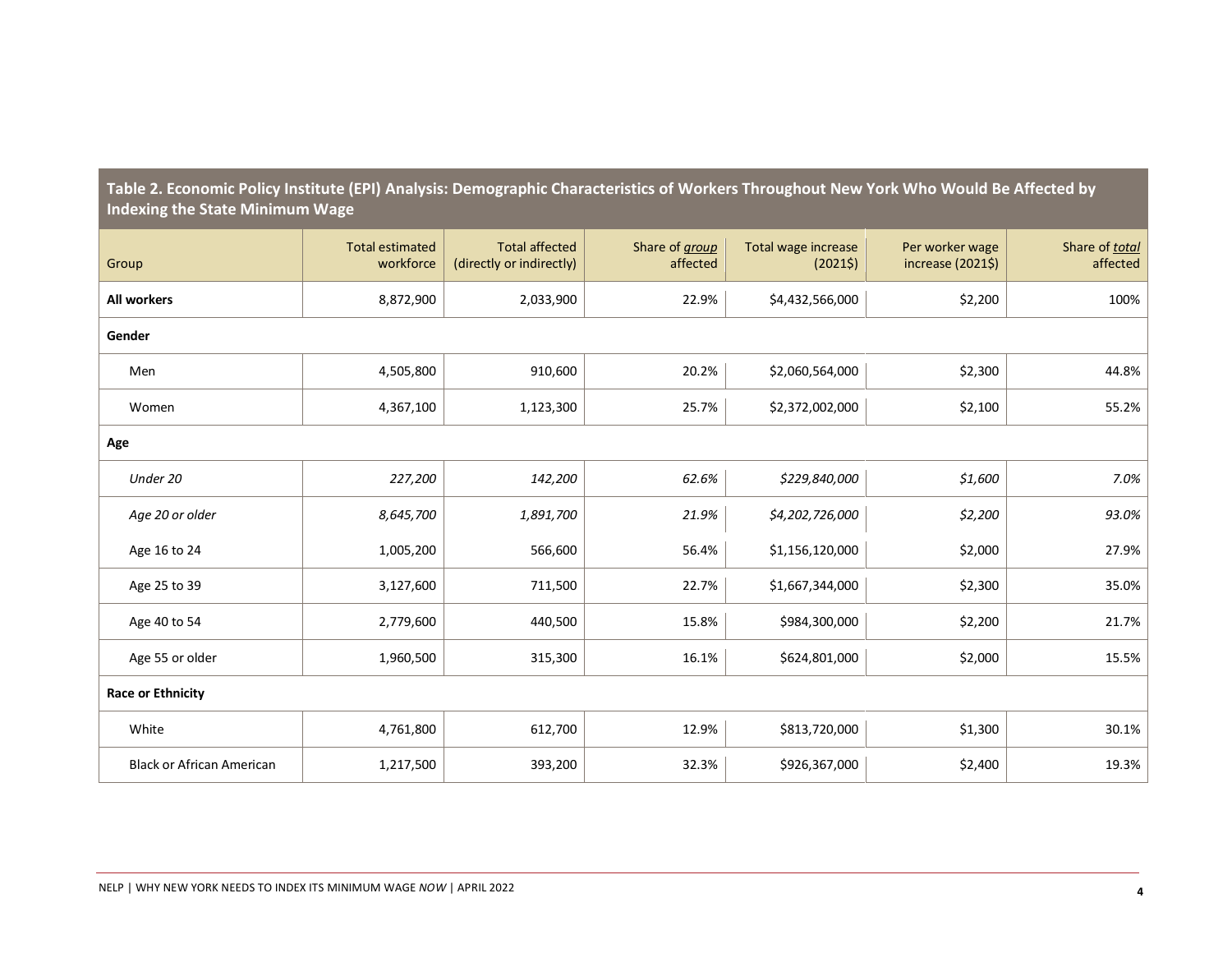| Group                                 | <b>Total estimated</b><br>workforce | <b>Total affected</b><br>(directly or indirectly) | Share of <i>group</i><br>affected | Total wage increase<br>(20215) | Per worker wage<br>increase (2021\$) | Share of total<br>affected |
|---------------------------------------|-------------------------------------|---------------------------------------------------|-----------------------------------|--------------------------------|--------------------------------------|----------------------------|
| Latinx                                | 1,792,100                           | 746,300                                           | 41.6%                             | \$2,002,904,000                | \$2,700                              | 36.7%                      |
| Asian American or Pacific<br>Islander | 882,000                             | 224,200                                           | 25.4%                             | \$578,475,000                  | \$2,600                              | 11.0%                      |
| Other                                 | 219,600                             | 57,500                                            | 26.2%                             | \$111,099,000                  | \$1,900                              | 2.8%                       |
| Persons of color                      | 4,111,100                           | 1,421,200                                         | 34.6%                             | \$3,618,846,000                | \$2,600                              | 69.9%                      |
| <b>Family status</b>                  |                                     |                                                   |                                   |                                |                                      |                            |
| Married parent                        | 2,114,400                           | 311,600                                           | 14.7%                             | \$692,899,000                  | \$2,200                              | 15.3%                      |
| Single parent                         | 720,100                             | 244,000                                           | 33.9%                             | \$576,680,000                  | \$2,400                              | 12.0%                      |
| Married, no children                  | 2,239,900                           | 323,700                                           | 14.5%                             | \$688,075,000                  | \$2,100                              | 15.9%                      |
| Unmarried, no children                | 3,798,400                           | 1,154,600                                         | 30.4%                             | \$2,474,913,000                | \$2,100                              | 56.8%                      |
| <b>Work hours</b>                     |                                     |                                                   |                                   |                                |                                      |                            |
| Part time (<20 hours)                 | 513,600                             | 217,000                                           | 42.2%                             | \$176,436,000                  | \$800                                | 10.7%                      |
| Mid time (20-34 hours)                | 1,214,200                           | 621,300                                           | 51.2%                             | \$1,171,304,000                | \$1,900                              | 30.5%                      |
| Full time (35+ hours)                 | 7,145,100                           | 1,195,600                                         | 16.7%                             | \$3,084,826,000                | \$2,600                              | 58.8%                      |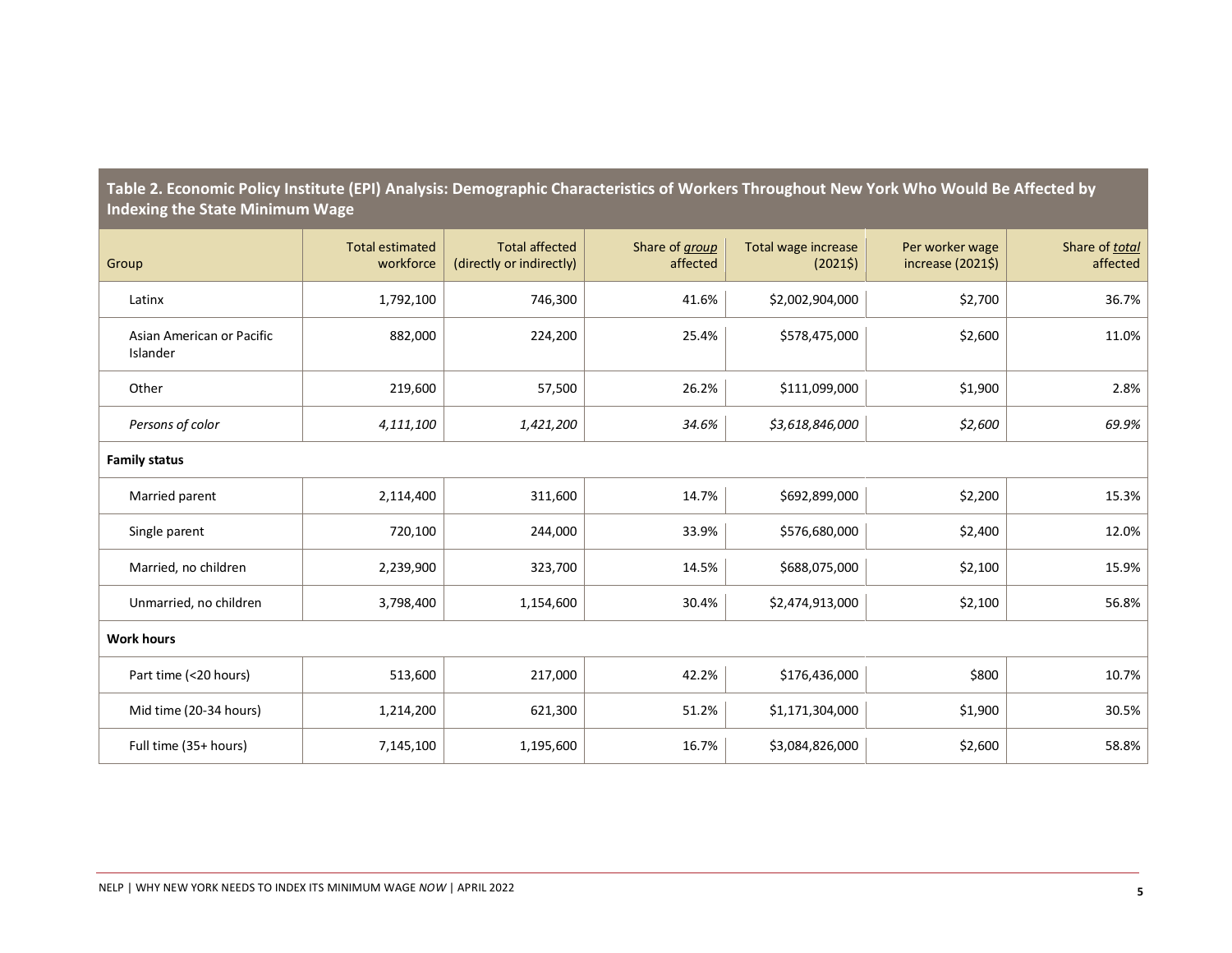| Group                         | <b>Total estimated</b><br>workforce | <b>Total affected</b><br>(directly or indirectly) | Share of <i>group</i><br>affected | Total wage increase<br>(20215) | Per worker wage<br>increase (2021\$) | Share of total<br>affected |
|-------------------------------|-------------------------------------|---------------------------------------------------|-----------------------------------|--------------------------------|--------------------------------------|----------------------------|
| <b>Educational attainment</b> |                                     |                                                   |                                   |                                |                                      |                            |
| Less than high school         | 796,600                             | 472,500                                           | 59.3%                             | \$1,367,305,000                | \$2,900                              | 23.2%                      |
| High school                   | 1,984,800                           | 722,700                                           | 36.4%                             | \$1,547,533,000                | \$2,100                              | 35.5%                      |
| Some college, no degree       | 1,548,100                           | 488,100                                           | 31.5%                             | \$956,781,000                  | \$2,000                              | 24.0%                      |
| Associates degree             | 828,700                             | 154,500                                           | 18.6%                             | \$267,195,000                  | \$1,700                              | 7.6%                       |
| Bachelor's degree or higher   | 3,714,700                           | 196,100                                           | 5.3%                              | \$293,753,000                  | \$1,500                              | 9.6%                       |
| <b>Family income</b>          |                                     |                                                   |                                   |                                |                                      |                            |
| Less than \$25,000            | 791,800                             | 495,600                                           | 62.6%                             | \$1,290,432,000                | \$2,600                              | 24.4%                      |
| \$25,000 - \$49,999           | 1,400,900                           | 521,400                                           | 37.2%                             | \$1,149,767,000                | \$2,200                              | 25.6%                      |
| \$50,000 - \$74,999           | 1,375,500                           | 301,400                                           | 21.9%                             | \$650,719,000                  | \$2,200                              | 14.8%                      |
| \$75,000 - \$99,999           | 1,177,600                           | 212,300                                           | 18.0%                             | \$434,377,000                  | \$2,000                              | 10.4%                      |
| \$100,000 - \$149,999         | 1,735,300                           | 246,100                                           | 14.2%                             | \$459,571,000                  | \$1,900                              | 12.1%                      |
| \$150,000 or more             | 2,304,000                           | 206,000                                           | 8.9%                              | \$356,595,000                  | \$1,700                              | 10.1%                      |
| Income-to-poverty ratio       |                                     |                                                   |                                   |                                |                                      |                            |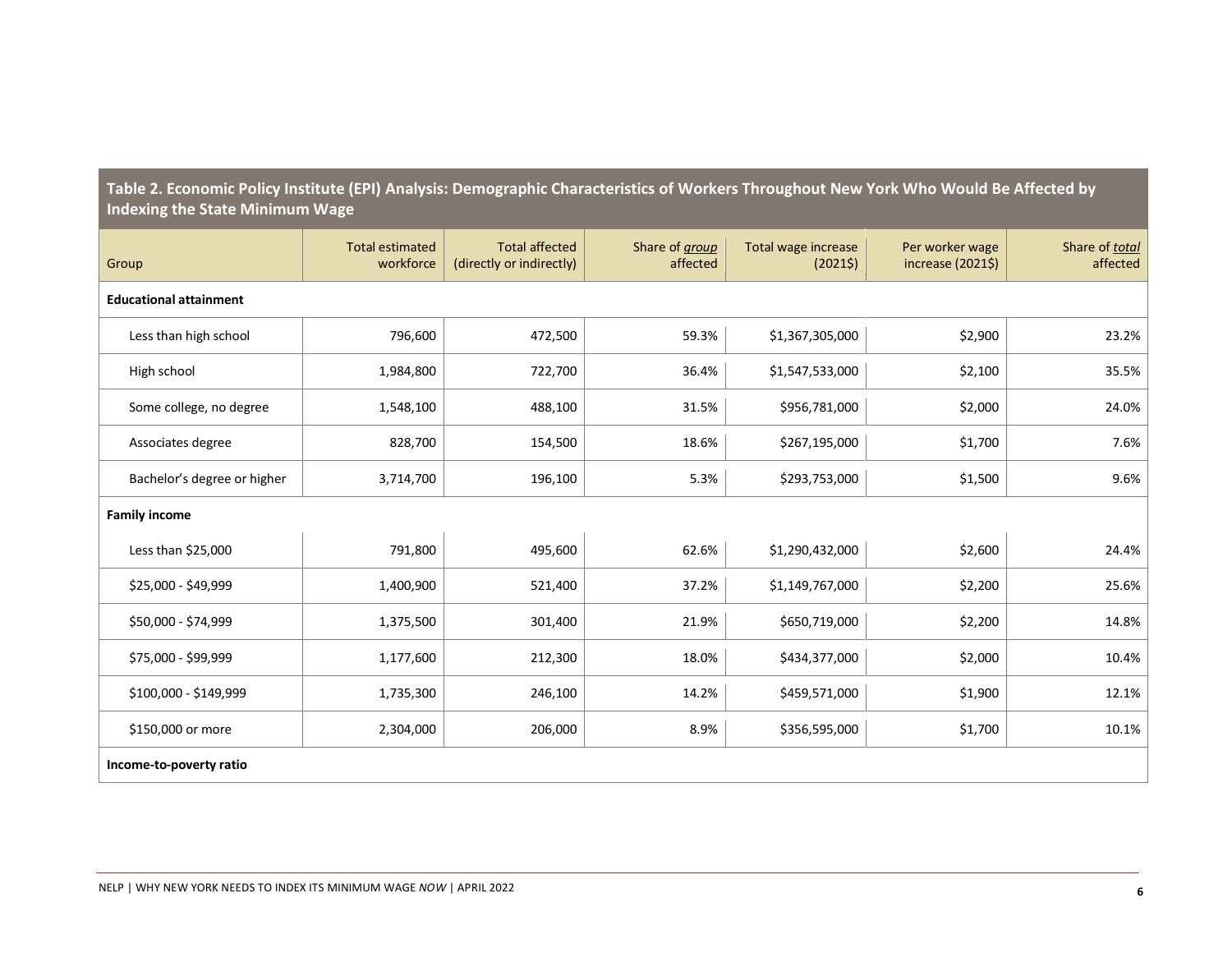| Group                                     | <b>Total estimated</b><br>workforce | <b>Total affected</b><br>(directly or indirectly) | Share of <i>group</i><br>affected | Total wage increase<br>(20215) | Per worker wage<br>increase $(2021\$ ) | Share of total<br>affected |
|-------------------------------------------|-------------------------------------|---------------------------------------------------|-----------------------------------|--------------------------------|----------------------------------------|----------------------------|
| At or below poverty                       | 538,100                             | 360,700                                           | 67.0%                             | \$899,136,000                  | \$2,500                                | 17.7%                      |
| 100 - 199% poverty                        | 1,005,400                           | 557,600                                           | 55.5%                             | \$1,381,064,000                | \$2,500                                | 27.4%                      |
| 200 - 399% poverty                        | 2,323,900                           | 648,700                                           | 27.9%                             | \$1,344,581,000                | \$2,100                                | 31.9%                      |
| 400%+ poverty                             | 5,005,400                           | 466,900                                           | 9.3%                              | \$807,786,000                  | \$1,700                                | 23.0%                      |
| Major industry                            |                                     |                                                   |                                   |                                |                                        |                            |
| Agriculture, fishing, forestry,<br>mining | 32,100                              | 11,500                                            | 35.8%                             | \$22,761,000                   | \$2,000                                | 0.6%                       |
| Construction                              | 460,200                             | 77,300                                            | 16.8%                             | \$148,719,000                  | \$1,900                                | 3.8%                       |
| Manufacturing                             | 548,100                             | 76,300                                            | 13.9%                             | \$149,266,000                  | \$2,000                                | 3.8%                       |
| Wholesale trade                           | 207,200                             | 37,900                                            | 18.3%                             | \$80,756,000                   | \$2,100                                | 1.9%                       |
| Retail trade                              | 903,000                             | 367,100                                           | 40.7%                             | \$760,537,000                  | \$2,100                                | 18.0%                      |
| Transportation,<br>warehousing, utilities | 484,700                             | 94,400                                            | 19.5%                             | \$199,170,000                  | \$2,100                                | 4.6%                       |
| Information                               | 265,800                             | 21,000                                            | 7.9%                              | \$35,845,000                   | \$1,700                                | 1.0%                       |
| Finance, insurance, real                  | 764,900                             | 55,800                                            | 7.3%                              | \$110,832,000                  | \$2,000                                | 2.7%                       |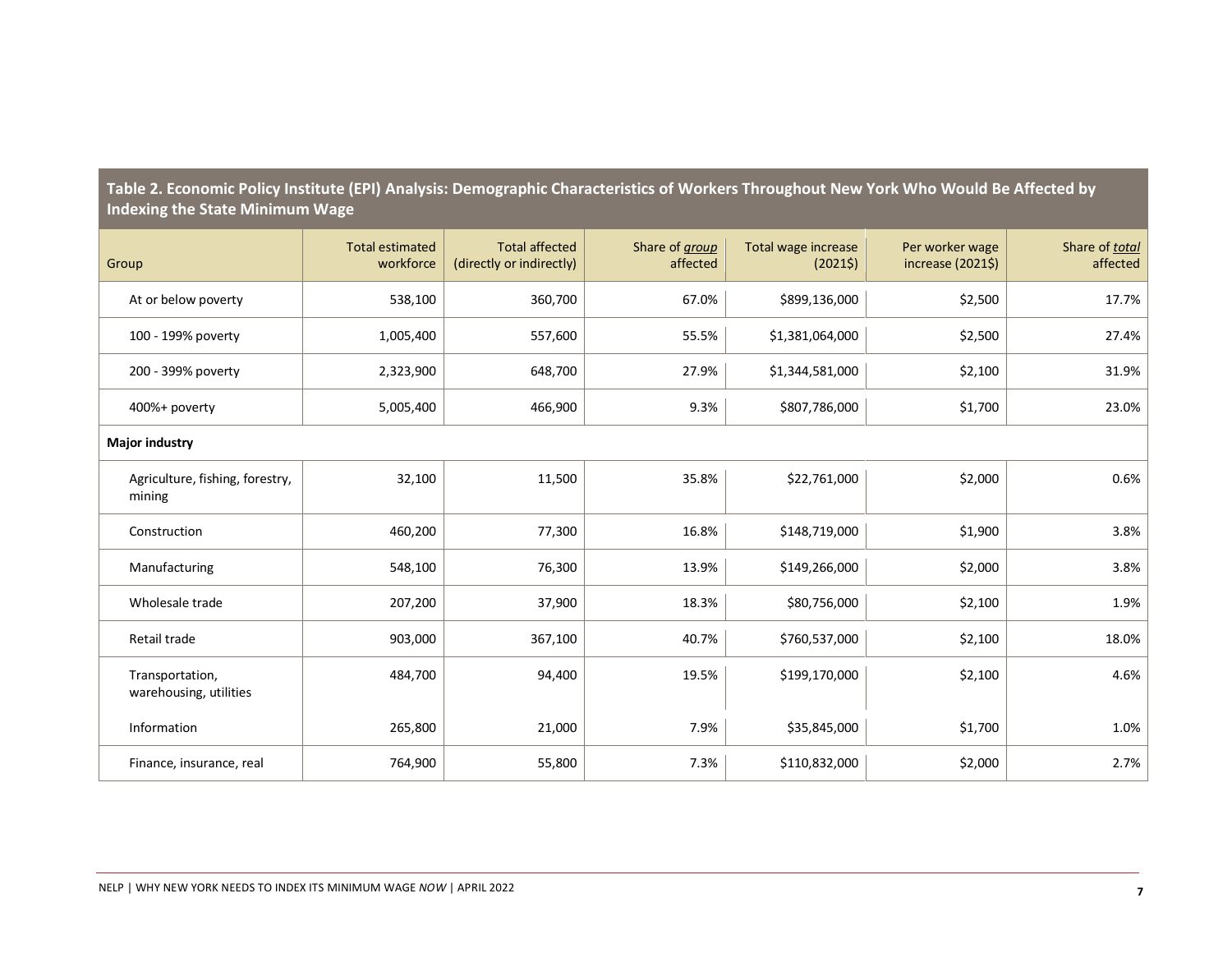| Group                                         | <b>Total estimated</b><br>workforce | <b>Total affected</b><br>(directly or indirectly) | Share of group<br>affected | Total wage increase<br>(20215) | Per worker wage<br>increase (2021\$) | Share of total<br>affected |
|-----------------------------------------------|-------------------------------------|---------------------------------------------------|----------------------------|--------------------------------|--------------------------------------|----------------------------|
| estate                                        |                                     |                                                   |                            |                                |                                      |                            |
| Professional, science,<br>management services | 692,200                             | 33,900                                            | 4.9%                       | \$53,047,000                   | \$1,600                              | 1.7%                       |
| Administrative, support,<br>waste services    | 313,300                             | 101,600                                           | 32.4%                      | \$221,494,000                  | \$2,200                              | 5.0%                       |
| <b>Educational services</b>                   | 1,028,100                           | 123,500                                           | 12.0%                      | \$170,673,000                  | \$1,400                              | 6.1%                       |
| Healthcare, social assistance                 | 1,521,700                           | 386,100                                           | 25.4%                      | \$883,754,000                  | \$2,300                              | 19.0%                      |
| Arts, entertainment,<br>recreational services | 190,600                             | 61,300                                            | 32.2%                      | \$116,366,000                  | \$1,900                              | 3.0%                       |
| Accommodation                                 | 91,800                              | 35,300                                            | 38.5%                      | \$75,008,000                   | \$2,100                              | 1.7%                       |
| Restaurants                                   | 557,500                             | 388,000                                           | 69.9%                      | \$1,011,409,000                | \$2,600                              | 19.1%                      |
| Other services                                | 371,600                             | 137,500                                           | 37.0%                      | \$349,795,000                  | \$2,500                              | 6.8%                       |
| Public administration                         | 439,900                             | 25,200                                            | 5.7%                       | \$43,134,000                   | \$1,700                              | 1.2%                       |
| Sector                                        |                                     |                                                   |                            |                                |                                      |                            |
| For profit                                    | 6,391,200                           | 1,727,600                                         | 27.0%                      | \$3,872,155,000                | \$2,200                              | 84.9%                      |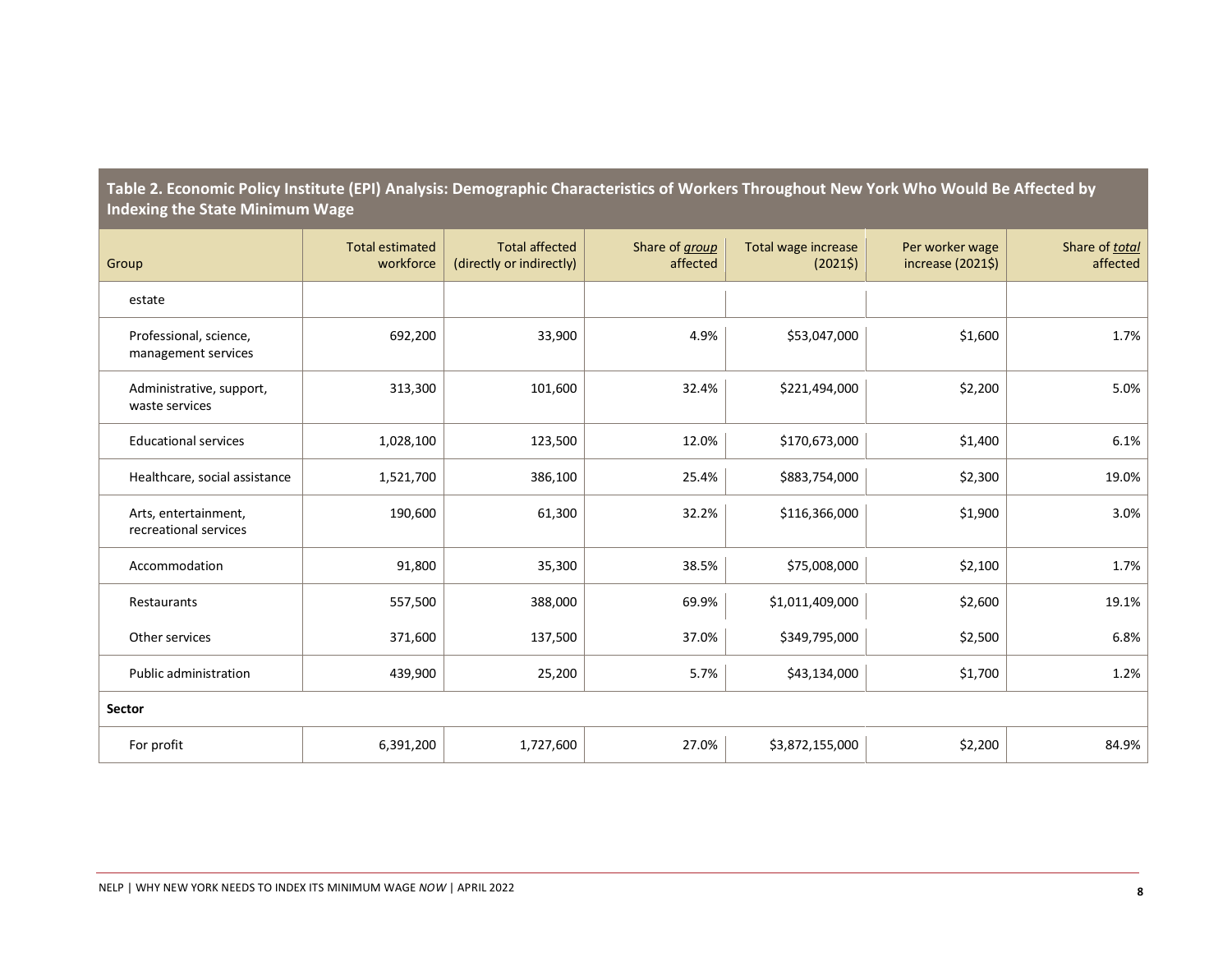| Group      | <b>Total estimated</b><br>workforce | <b>Total affected</b><br>(directly or indirectly) | Share of group<br>affected | Total wage increase<br>(20215) | Per worker wage<br>increase $(20215)$ | Share of total<br>affected |
|------------|-------------------------------------|---------------------------------------------------|----------------------------|--------------------------------|---------------------------------------|----------------------------|
| Nonprofit  | 1,014,700                           | 165,100                                           | 16.3%                      | \$308,203,000                  | \$1,900                               | 8.1%                       |
| Government | 1,466,900                           | 141,200                                           | 9.6%                       | \$252,208,000                  | \$1,800                               | 6.9%                       |

**Note:** Estimated effect of minimum wage increases through 2026. All wages in 2021 dollars. Totals may not sum due to rounding.

Source: Economic Policy Institute Minimum Wage Simulation Model; see Technical Methodology by Dave Cooper, Zane Mokhiber, and Ben Zipperer. https://www.epi.org/publication/minimum-wage-simulation-model-technicalmethodology/